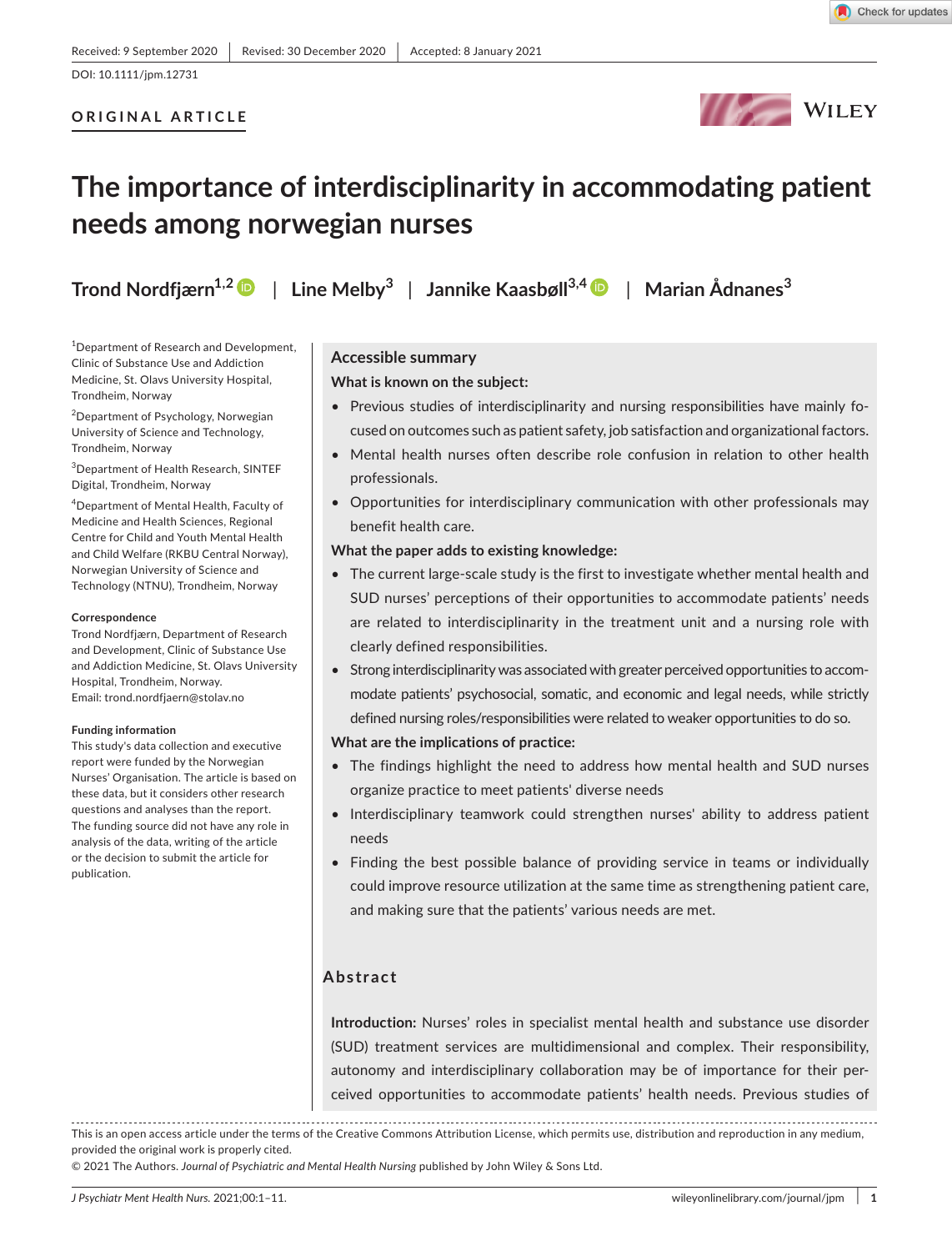interdisciplinarity and nursing responsibilities have mainly focused on outcomes such as patient safety, job satisfaction and organizational factors, and included relatively small samples. The studies have also mainly been conducted in other sectors than the mental health and SUD nursing sectors.

**Aim/Question:** The aim of this study is to examine the associations between nurses' roles, interdisciplinarity and their perceived opportunities to accommodate patients' psychosocial, somatic and economic/legal needs.

**Method:** A cross-sectional web-based questionnaire survey was conducted in a nationwide sample of Norwegian nurses in the mental health, SUD treatment and combined mental health and SUD treatment sectors. Of 5,501 contactable nurses (74% of the population), 1918 (35%) responded.

**Results:** The results revealed that interdisciplinarity was significantly associated with greater perceived opportunity to accommodate patient needs, whereas strictly defined nursing roles/responsibilities were associated with less opportunity to accommodate these needs.

**Discussion/Implication for practice:** Facilitation of interdisciplinary collaboration may improve quality of care for patients in mental health and SUD treatment services.

#### **KEYWORDS**

communication, competence, interdisciplinary collaboration, Nursing role, responsibility

## **1** | **INTRODUCTION**

Nurses represent the largest professional group in both specialized mental health and specialized substance use disorder (SUD) treatment services (Abram, 2018). Services in the two sectors have much in common and share many patients with dual diagnoses who move across the two sectors (Brousselle et al., 2010; McGovern et al., 2014). Patients with mental health conditions and SUD mobilize numerous specialized resources and face challenges and comorbidity across a wide range of domains, such as somatic health disorders as well as social, economic and legal problems (Delaney et al., 2013; Donald et al., 2005; Frasch et al., 2013; Kedote et al., 2008). This requires the nurses in these sectors to address several problem domains and needs simultaneously (Fung et al., 2014). The role is often multidimensional, with nurses expected to be caretaker, role model and coordinator of health services (Goulter et al., 2015). The nurse–patient relationship is frequently highlighted as the most central element of "good nursing practice" (Goulter et al., 2015), but nursing also should include "organising work" (Allen, 2014). This usually entails collaboration and co-ordination with providers and family carers, as well as "care space governance" (Mendes, 2015), with the latter including maintenance of quality, safety and cost-effectiveness.

A potential barrier to the accommodation of patient needs (i.e. opportunity to meet patients' needs in different domains, such as somatic and mental health) is that the nurses may not have sufficient competence in specific domains. An integrative review found that mental health nurses in the United Kingdom were not routinely supported by somatic healthcare education (Blythe & White, 2012).

The review revealed that many nurses also described role ambiguity related to their role as somatic health carers. A study of psychiatric nurses in an inpatient ward concluded that nurses struggled to achieve professional independence from other professional groups (Goulter et al., 2015). Although the nurses in this study had responsibilities across several different health domains, they lacked professional confidence as well as the authority to make decisions regarding overall care plans. The authors argued that the key focus of inpatient mental health nursing remains largely unestablished. A possible consequence is structures failing to align with the direct care that the nurses are expected to provide.

Research has suggested that professional autonomy, selfleadership as well as opportunities to participate in knowledge sharing facilitate novel and innovative practices among nurses (Kim & Park, 2015). Although professional autonomy may be an important precursor of nurses' abilities to accommodate patient needs, nurses in both the mental health and SUD sectors are usually part of a broad health team consisting of personnel such as medical doctors, physiologists, psychologists and social workers. The collaboration and interaction between nurses and these groups may be critical for providing adequate care (Manojlovich and DeCicco, 2007).

Interdisciplinary work and collaboration, such as experience and competence sharing across professional groups at a treatment unit, are closely linked to the organizational domain of the ward climate in a health treatment unit (Gausvik et al., 2015; Moos, 2018). This domain focuses on factors such as the opportunity of different professional groups to alter the course of treatment or amend regulations and rules underlying treatment procedures and the level of control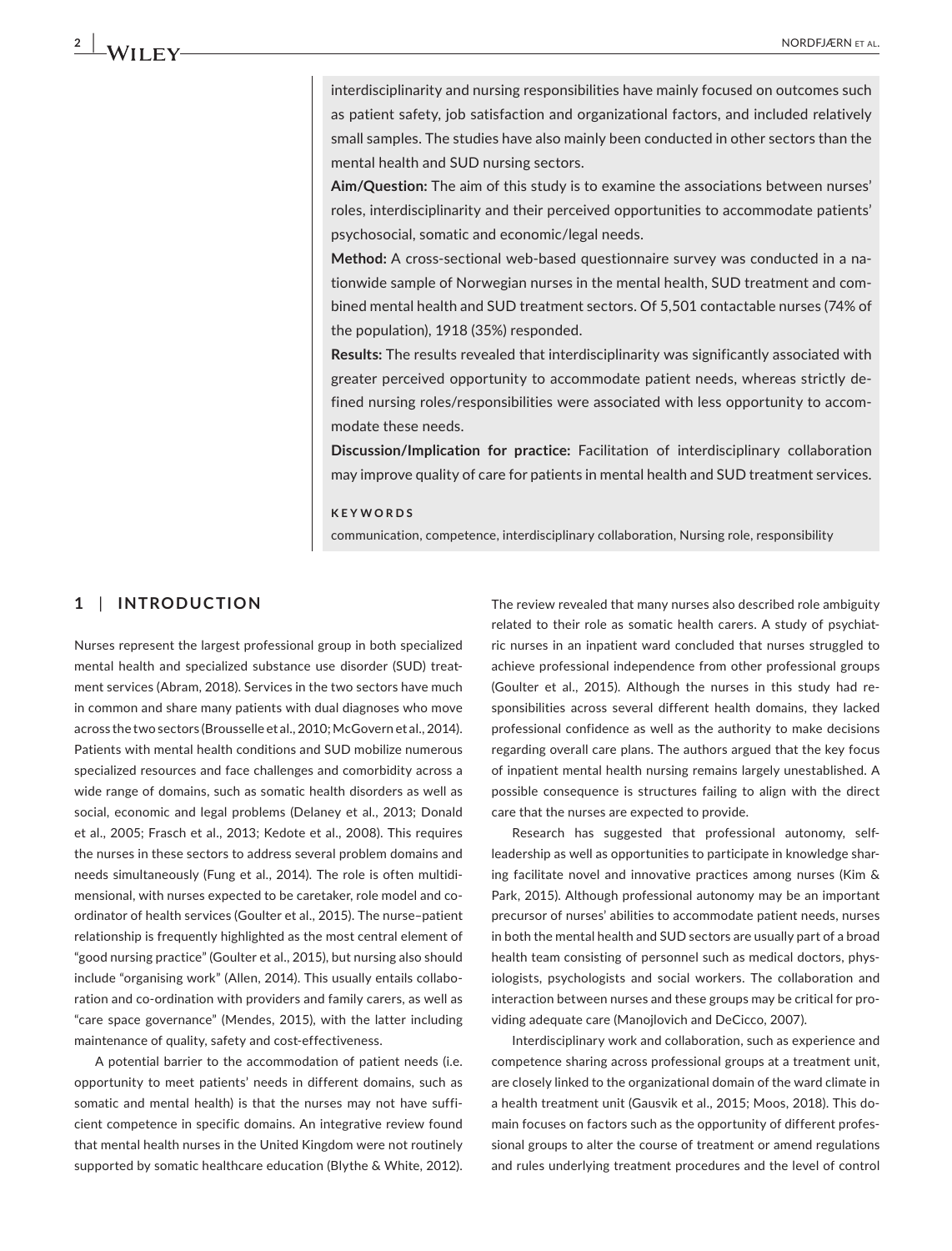exerted by professional groups over their working environment (Harvey & Jason, 2011). Interdisciplinarity has become an increasingly important aspect of healthcare systems, and it has been shown to improve system- and patient-level outcomes (Al Sayah et al., 2014; Gausvik et al., 2015; Van Bogaert et al., 2014). Meanwhile, interdisciplinary work can also generate substantial challenges because workers from different disciplines may disagree substantially over the purpose or type of treatment and patient needs (Bowers, 2009).

Previous studies have often focused on the multitude and complexity of nurses' roles in mental health and SUD services. However, few have investigated whether nurses' different roles are related to the accommodation of patients' needs. This study draws on a nationwide sample of Norwegian nurses in the mental health, SUD treatment, and combined mental health and SUD sectors. The study aims to investigate the extent to which a strongly defined nursing role with clear responsibilities and strong interdisciplinarity at the treatment unit is associated with nurses' perceived opportunities to accommodate patients' needs, adjusted for nurses' demographics and formal competence factors.

## **2** | **METHOD AND MATERIALS**

#### **2.1** | **Procedure**

A self-administered web-based questionnaire survey was conducted with a sample of 5,800 nurses working in the mental health, SUD, or combined mental health and SUD sectors. The nurses were recruited from the member registry of the Norwegian Nurses' Organisation (NNO). The registry covers about 78% of nurses employed in the specialist mental health services ( $n = 6,300$ ) and SUD ( $n = 1,100$ ) sectors. Inclusion criteria were that the NNO members were registered as employed in one of the three sectors of interest, had the position of 'psychiatric nurse' or were registered as working in the psychiatry/ substance abuse area and working in specialized services for mental health or SUD. The study was independently reviewed and approved by the Norwegian Centre for Research Data, reference number 49,074. The research was carried out in accordance with the ethical principles outlined in the World Medical Association Declaration of Helsinki.

The data were collected in the period from August through November 2016. All invited respondents received an invitation with a link to access the questionnaire via email and Short Message Service. Of the 5,800 nurses invited, 230 could not be reached or reported that they were not in the target group of the study. A further 69 nurses reported that they worked in other health sectors and were excluded from further analyses. A total of 1918 nurses responded to the enquiry (a response rate of 35% from the 5,501 contactable nurses). Web surveys generally obtain lower response rates than postal or face-to-face interview surveys. In a meta-study, the mean response rate across a wide range of web surveys was 34% (*SD* = 22%) (Shih & Fan, 2008). Because the current study focused on perceived accommodation of patient needs, nurses who reported 0%–19% of their work time being spent on patient contact (*n* = 267) were excluded. This left a total of 1,651 nurses, who constituted the analytical sample.

### **2.2** | **Measurement instruments**

The aim of this study was to examine the associations between nurses' roles, interdisciplinarity and their perceived opportunities to accommodate a variety of patient needs. To address this aim, a questionnaire was developed based on analyses of three semi-structured focus group interviews conducted among nurses  $(n = 10-15)$  in each group) working in the mental health, SUD, or combined mental health and SUD sectors. The interviews focused on identifying important themes in nursing roles as well as their responsibilities and clinical practice. In addition, based on the results of the focus group interviews, an expert group of experienced researchers and nurses contributed in devising the questionnaire.

#### **2.3** | **Demographic and formal competence factors**

Demographic characteristics included the gender and age of the nurses. Formal competence variables included years of work experience in the mental health or SUD sectors and current health sector of employment (mental health sector, SUD sector, combined mental health and SUD sector). Work experience of 6 or more years has been suggested to distinguish inexperienced and experienced nurses (e.g., Saksvik-Lehouillier et al., 2013) and was used in the current study. The nurses also reported whether they held the position of specialist nurse. Furthermore, they reported whether they were continuing training as a psychiatric nurse or in multidisciplinary training in mental health work (which replaced the previous psychiatric nurse training from 1998), continuing training in psychotherapies for psychosis, combined substance misuse and mental health work, substance misuse problems, network education meetings and relational competence or other forms of continuing education. Moreover, the nurses reported the type of unit in which they were currently employed (outpatient unit, inpatient unit, and ambulatory team).

#### **2.4** | **Nurses' responsibilities and interdisciplinarity**

Nurses' responsibilities and interdisciplinarity at the treatment unit were measured by seven items (Table 1). The nurses reported the extent to which such statements were true for their current workplace on a four-point scale, from (1) *not at all* to (4) *to a large extent*.

## **2.5** | **Nurses' perceived opportunities to accommodate patients' needs**

Nurses' perceptions of their opportunities to accommodate patients' various needs were recorded using a 13-item measure (Table 2).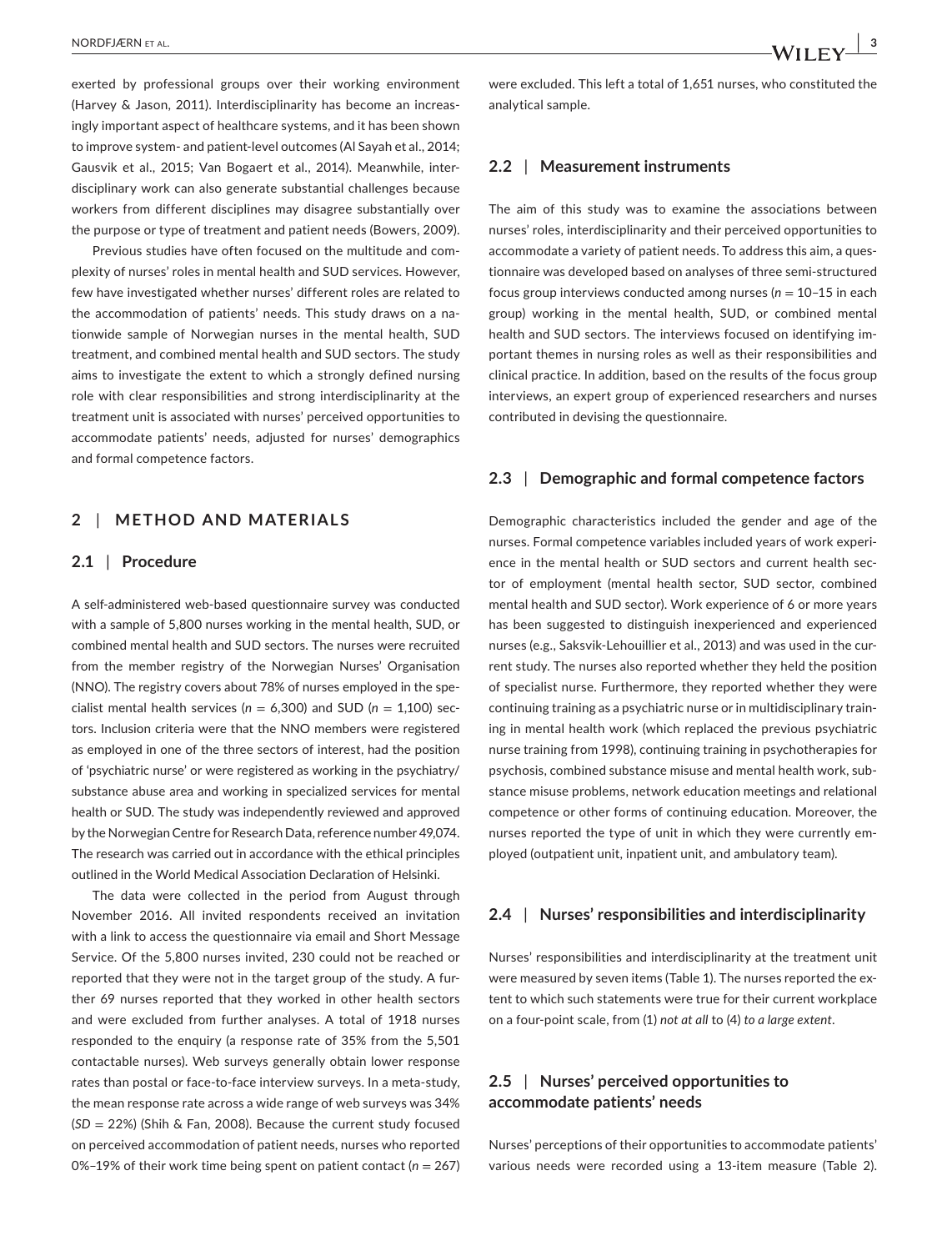**TABLE 1** Descriptives of responsibility and interdisciplinarity items *'To what extent do you agree with the following statements about nurses' responsibilities at your workplace?'*

| <b>Item</b>                                                                                                     | 1. Not at all<br>% (n) | 2. To a low extent<br>% (n) | 3. To some extent<br>% (n) | 4. To a large<br>extent $% (n)$ |
|-----------------------------------------------------------------------------------------------------------------|------------------------|-----------------------------|----------------------------|---------------------------------|
| At my workplace we exchange experiences and competence<br>across professional groups to develop better services | $0.30\%$ (4)           | 6% (84)                     | 30% (413)                  | 64% (897)                       |
| The interdisciplinary collaboration across professions functions<br>well at my workplace                        | $0.60\%$ (9)           | 4% (59)                     | 37% (511)                  | 59% (817)                       |
| I have options in regard to what I want to focus on in my<br>patient-related work                               | $0.50\%$ (7)           | 8% (107)                    | 44% (618)                  | 48% (666)                       |
| The responsibility of the nurses is clearly defined at my<br>workplace                                          | $2\%$ (28)             | 11% (155)                   | 34% (481)                  | 53% (734)                       |
| The responsibility of the nurses in relation to other disciplinary<br>groups is clearly defined at my workplace | $2\%$ (27)             | 11% (154)                   | 44% (608)                  | 44% (610)                       |
| Nurses at my workplace are heard and respected                                                                  | $0.10\%$ (2)           | 4% (55)                     | 35% (488)                  | 61% (856)                       |
| I am given work tasks that do not belong to my responsibility<br>domain <sup>a</sup>                            | 11% (151)              | 45% (633)                   | 37% (509)                  | 7% (103)                        |

a Reverse coded.

| <b>Item</b>                             | 1. Not at all<br>$\%$ (n) | 2. To a low<br>extent $% (n)$ | 3. To some<br>extent $% (n)$ | 4. To a large<br>extent $\%$ (n) |
|-----------------------------------------|---------------------------|-------------------------------|------------------------------|----------------------------------|
| Physical activity                       | 2% (23)                   | 18% (245)                     | 54% (718)                    | 26% (342)                        |
| Somatic health                          | $2\%$ (20)                | 19% (260)                     | 55% (735)                    | 25% (330)                        |
| Sleep, rest and welfare                 | $0.3\%$ (4)               | 4% (59)                       | 47% (637)                    | 48% (657)                        |
| Diet and nutrition                      | $1\%$ (13)                | 18% (243)                     | 59% (800)                    | 22% (300)                        |
| Mental health                           | $0\%$ (0)                 | 2% (20)                       | 29% (397)                    | 70% (953)                        |
| Sexuality and intimate<br>relationships | 14% (164)                 | 50% (598)                     | 33% (400)                    | 4% (47)                          |
| Communication and<br>social interaction | $0.2\%$ (3)               | 1% (19)                       | 29% (401)                    | 69% (943)                        |
| Substance use                           | 1% (18)                   | 18% (239)                     | 59% (789)                    | 22% (295)                        |
| Social needs                            | 1% (18)                   | 23% (314)                     | 60% (812)                    | 15% (208)                        |
| Legal rights                            | $3\% (42)$                | 21% (275)                     | 53% (709)                    | 23% (309)                        |
| Economic supervision                    | 8% (100)                  | 40% (507)                     | 44% (558)                    | 7% (92)                          |
| Existential/spiritual<br>needs          | 4% (48)                   | 35% (460)                     | 52% (673)                    | 10% (124)                        |
| Work and activity                       | $3\% (44)$                | 28% (371)                     | 53% (693)                    | 15% (199)                        |

**TABLE 2** Descriptives of perceived opportunities to accommodate patients' needs *'During your contact with patients, to what extent do you think you have the opportunity to meet patient needs in the following general domains?'*

Nurses reported the extent to which they believed they had the opportunity to accommodate the needs of patients in different health domains. The instrument was scored on a four-point scale, from (1) *not at all* to (4) *to a large extent*. The scale also included a *not applicable* response anchor. Responses to this anchor item were set to system missing values.

## **2.6** | **Statistical procedures**

Descriptive statistics were used to describe the sample. Principal component analyses (PCA) with iteration (i.e., items which failed to meet the criteria were excluded one by one until the criteria were met) were used to investigate the dimensionality in the measurement instruments. The criteria were that items which failed to load above 0.30 on its main dimension and cross-loading items with values above 0.40 were excluded (Hair et al., 2009).

Clinical interpretability of the dimensions was also a critical criterion for dimension extraction. Kaiser criterion and varimax rotation were performed to investigate the underlying dimensionality in the measurement instruments. Cronbach's alpha and average corrected inter-item-total correlations were calculated as reliability indices. Nunnally (1978) postulated that the alpha coefficient should be above 0.70 to reflect a coherent scale. However, more recently,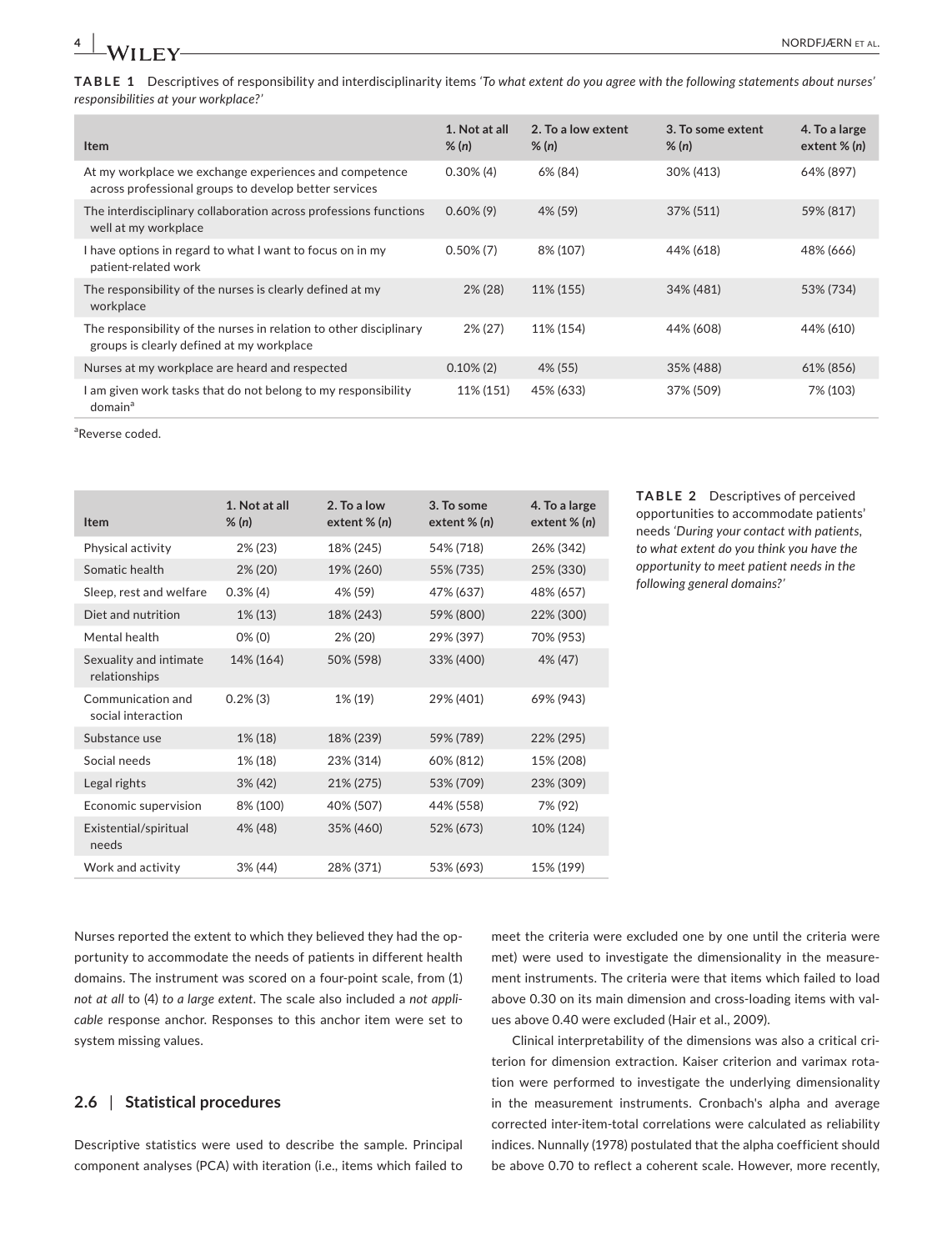it has been argued that coefficients ranging from 0.60 to 0.70 are tolerable (Hair et al., 2006). The Cronbach's alpha is also biased in regards of the number of items within an index or scale, and the coefficients usually increase by a high number of items and decrease with few items. It is thereby important to consider the average corrected inter-item total correlations. A cut-off of 0.30 or above has been suggested for these correlations (Hair et al., 2006).

To investigate factors associated with nurses' perceived opportunities to accommodate patients' needs, three hierarchical linear block regression analyses were carried out. Nurses' demographics and formal competence factors were entered into the first block. Dimensions of nurses' responsibility and interdisciplinarity were added in the second block to examine whether these factors explained additional variance in perceived opportunities to accommodate patients' needs beyond demographics and formal competence factors. In order to estimate the unique contribution of each block to the explained variance, we estimated the F-change,  $R^2$  change and adjusted *R<sup>2</sup>* for the individual blocks. The *R<sup>2</sup>* change refers to the actual improvement in explained variance by the variables in the block. The significance of this contribution is tested by an *F*-test (reflected by the F-change value) examining whether the variables added in a block contribute to a statistically significant improvement in the model. The adjusted R-square is an estimate of explained variance adjusted for the number of predictors in the model. Variance inflation factor (VIF) values were used to examine the assumption of non-collinearity among independent variables in regression analysis. Collinearity is likely present when the VIF values exceed 4.00 by a tolerance less than 0.20 (Hair et al., 2009). A conventional significance level of .05 was used in all analyses.

## **3** | **RESULTS**

#### **3.1** | **Sample characteristics**

The average age of the nurses was  $45.28$  years ( $SD = 11.55$ , range = 21–69 years), and most were women (78%). As shown in Table 3, the majority worked in the mental health sector (77%) and 71% in inpatient units. A total of 75% of the sample had more than six years of work experience, while 72% were specialist nurses. The most common form of continuing education was in general mental health work (53%) and training as a psychiatric nurse (30%).

Descriptive statistics on interdisciplinarity and perceived opportunity to accommodate patients' needs.

Single-item distributions for nurses' responsibility and interdisciplinarity are shown in Table 1. As shown, the majority of nurses reported rather strong interdisciplinary collaboration, experience and competence exchange at their workplace. Most nurses also reported relatively clear-cut general work responsibilities/nursing roles and responsibilities in relation to other disciplinary groups.

Table 2 shows single-item distributions of perceived opportunities to accommodate patients' needs. The domains in which the nurses reported the greatest opportunities were sleep, rest and welfare (48%

#### **TABLE 3** Sample characteristics

**Indicator**

| Demographic and formal competence variables                                       | $\%$ (n)/ M<br>(SD) |
|-----------------------------------------------------------------------------------|---------------------|
| Male gender                                                                       | 22%<br>(358)        |
| Age                                                                               | 45.28<br>(11.55)    |
| Specialist mental health sector (yes)                                             | 77%<br>(1, 318)     |
| Specialist SUD sector (yes)                                                       | 11%<br>(189)        |
| Combined SUD and mental health (yes)                                              | 8%<br>(144)         |
| Work experience (more than six years)                                             | 75%<br>(1, 196)     |
| Specialist nurse (yes)                                                            | 72%<br>(1, 167)     |
| Continuing education as a psychiatric nurse (yes)                                 | 30%<br>(381)        |
| Continuing education in psychotherapies for<br>psychosis (yes)                    | 12%<br>(154)        |
| Continuing education in general mental health work<br>(yes)                       | 53%<br>(682)        |
| Continuing education in combined substance misuse<br>and mental health work (yes) | 5% (62)             |
| Continuing training in substance misuse problems<br>(yes)                         | 5% (65)             |
| Continuing training in network meetings and<br>relational competence (yes)        | $2\%$ (26)          |
| Works in inpatient unit (yes)                                                     | 71%<br>(1, 124)     |
| Works in an outpatient unit (yes)                                                 | 20%<br>(316)        |
| Works in an ambulant team (yes)                                                   | 7%<br>(108)         |
| Interdisciplinarity and responsibility (range 1–4)                                | M (SD)              |
| Interdisciplinary interaction                                                     | 3.50<br>(0.50)      |
| Nursing responsibilities                                                          | 1.67<br>(0.69)      |
| Perceived opportunities to accommodate patients' needs (range<br>$1 - 4$          |                     |
| Psychosocial care needs                                                           | 3.14<br>(0.41)      |
| Somatic healthcare needs                                                          | 3.13<br>(0.51)      |
| Economic and legal supervision needs                                              | 2.75<br>(0.65)      |
|                                                                                   |                     |

to a large extent), mental health (70%), and communication and social interaction (69%). Somewhat fewer reported opportunities in domains such as existential and spiritual needs (10%), work and activity (15%), social needs (15%), legal rights (23%), physical activity (26%), diet and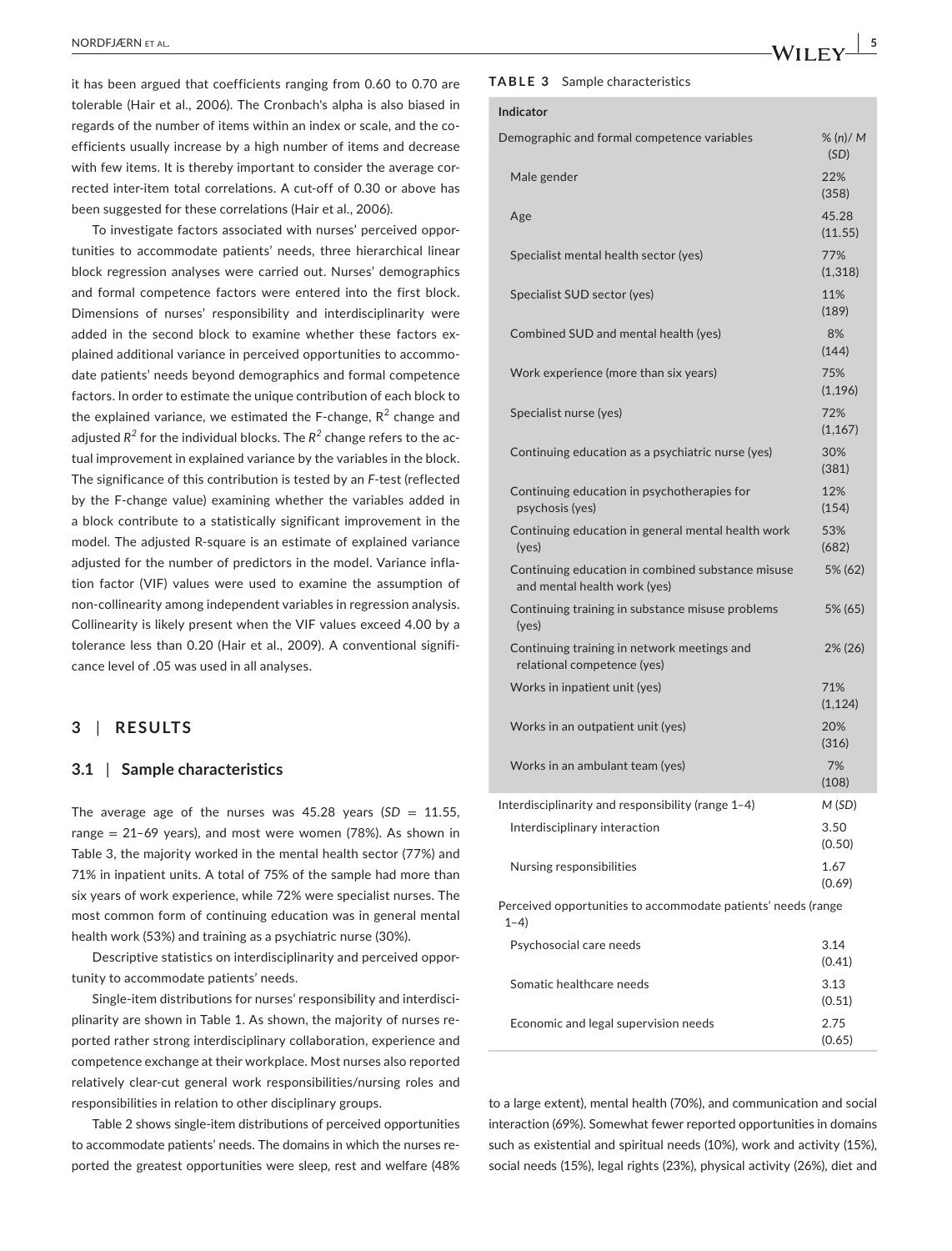nutrition (22%), somatic health (25%) and substance use (22%). The least frequently reported opportunities to accommodate patients' needs were related to economic supervision (7% to a large extent), and sexuality and intimate relationships (4%).

## **3.2** | **Dimensional structure and reliability of the instruments**

Table A1 shows the results of a PCA for the 13-item instrument of perceived opportunity to accommodate patients' needs. As displayed, the instrument is segmented into three dimensions that explain about 54% of the total variance. Two items ("existential/spiritual needs" and "work and activity") were excluded from the analysis because they failed to load consistently. The first dimension included four items and was termed "somatic health care needs" ( $α = 0.735$ ). The items in this dimension mainly covered patient care regarding physiological domains, such as nutrition and physical activity. The second dimension covered five items and was termed "psychosocial care needs" ( $\alpha$  = 0.661). This dimension included items related to substance use, mental health and social interaction. The final dimension included two items and was termed "economic and legal supervision" ( $α = 0.624$ ). These items covered supervision in terms of patients' legal rights and economic issues. Higher scores on the instrument reflect greater opportunity to accommodate patient needs in the respective domains.

Table A2 shows a PCA for the seven-item instrument of interdisciplinarity. The measure is divided into two dimensions that explain about 73% of the total variance. The first dimension, "Interdisciplinary interaction" ( $\alpha$  = 0.726), included three items related to interdisciplinary competence exchange and collaboration. The second dimension, "Nursing responsibilities" ( $\alpha = 0.812$ ) covers two items regarding how strictly the nursing roles in the units were defined. Two items ("Nurses at my workplace are heard and respected" and "I am given work tasks that do not belong to my responsibility domain") were excluded because they failed to load.

As shown in Table 3, consistent with the single-item analyses, the most seldom reported opportunities to accommodate patient needs were related to economic and legal supervision, whereas the opportunities to accommodate somatic and psychosocial care were more common. The nurses reported rather high interdisciplinarity, so their overall nursing responsibilities were reported to be less strictly defined.

#### **3.3** | **Opportunity to accommodate patients' needs**

Examinations of VIF values and tolerance levels showed that the highest VIF value was 2.38 and the lowest tolerance value was 0.42. This suggests that multicollinearity was not likely to be an issue in the regression models.

The next step was to investigate whether nurses' interdisciplinarity and responsibility in their work were associated with the three dimensions of perceived opportunity to accommodate patients' needs, while adjusting for nurses' demographic characteristics and formal competence factors. Overall, the demographics and formal competence factors had a modest contribution to the explained variance in the three dimensions, as reflected in the low F-change values reported in Table 4. As shown in the table, while all remaining factors in the model were accounted for, male gender was associated with less perceived opportunity to accommodate psychosocial and somatic healthcare needs. Higher age was associated with fewer opportunities regarding economic and legal supervision. Working in the SUD sector or combined SUD and mental health sector was associated with greater opportunities to accommodate needs regarding psychosocial care. Those in the combined sector also reported more opportunities in economic and legal supervision. Working in outpatient settings and ambulatory teams was related to fewer opportunities to accommodate somatic health care and higher opportunities to accommodate psychosocial needs compared with the reference category of inpatient treatment settings. More than six years of work experience appeared to increase perceived opportunities for psychosocial care. Specialist nurses reported somewhat greater opportunities to accommodate economic and legal supervision needs. Continuing education in combined substance misuse and mental health work slightly increased opportunities to accommodate somatic health care and economic/legal needs. There was also a slight association between continuing education as psychiatric nurse and accommodation of economic and legal needs.

However, when demographic and formal competence variables were adjusted for, the most substantial contribution to the explained variance was the nurses' responsibility and interdisciplinarity block. Within this block, interdisciplinary interaction was strongly associated with higher scores in all three dimensions of perceived opportunity to accommodate patients' needs. Strictly defined responsibility for the nurses was systematically associated with fewer perceived opportunities across the three domains.

## **4** | **DISCUSSION**

Previous studies of interdisciplinarity and nursing responsibilities have mainly focused on outcomes such as patient safety, job satisfaction and organizational factors (Al Sayah et al., 2014; Gausvik et al., 2015; Goulter et al., 2015; Kim & Park, 2015) and included relatively small samples. The current large-scale study is to our knowledge the first to investigate whether mental health and SUD nurses' perceptions of their opportunities to accommodate patients' needs are related to interdisciplinarity in the treatment unit and a nursing role with clearly defined responsibilities. The results showed that strong interdisciplinarity was associated with greater perceived opportunities to accommodate patients' psychosocial, somatic and economic and legal needs, while strictly defined nursing roles/responsibilities were related to weaker opportunities to accommodate patient needs.

In line with existing literature (McHugh & Lake, 2010), the findings of the present study indicated that both individual competence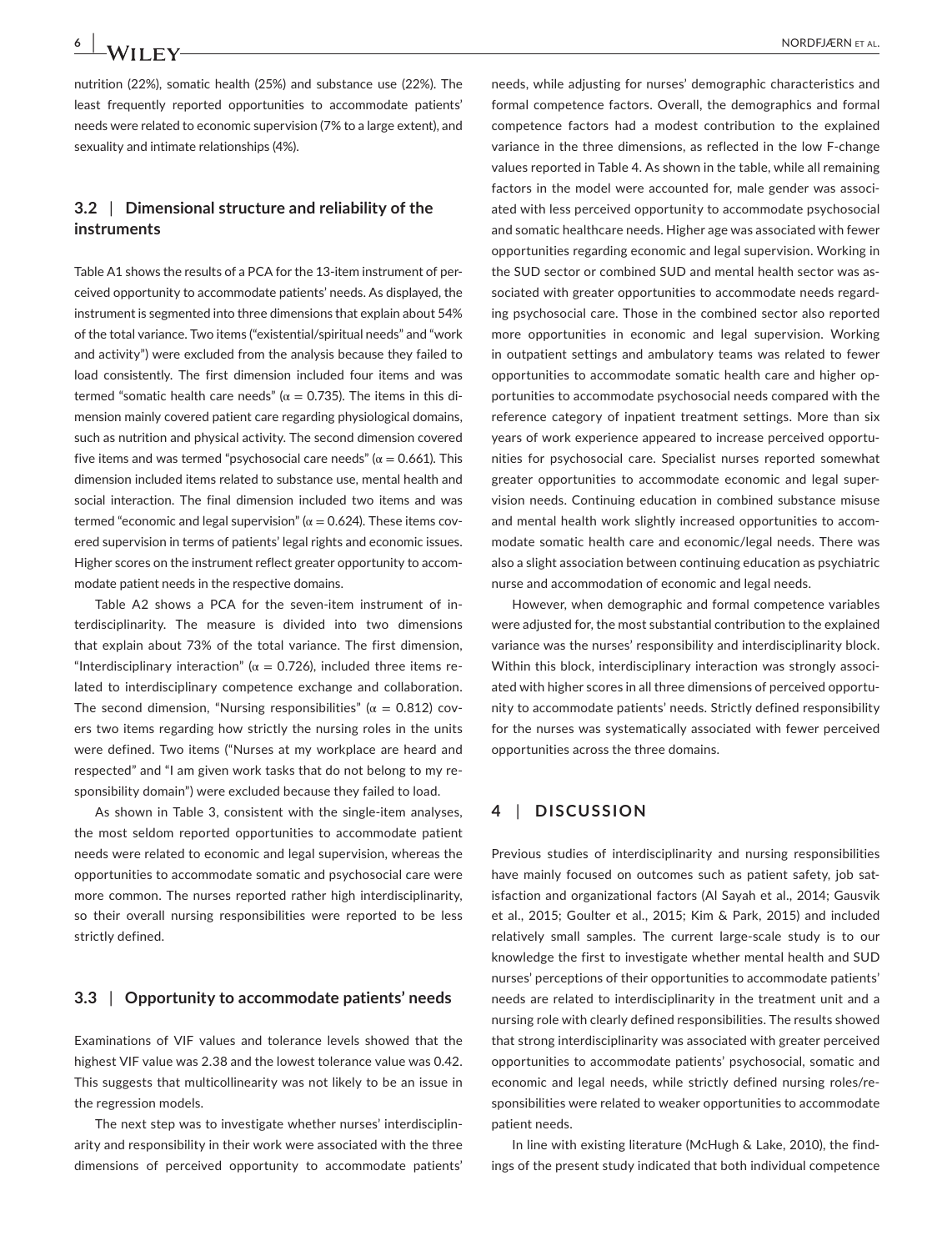#### **TABLE 4** Factors associated with perceived opportunities to accommodate patients' needs

|                                                                                  | Psychosocial care needs                | Somatic health care needs   | <b>Economic and legal</b><br>supervision needs |
|----------------------------------------------------------------------------------|----------------------------------------|-----------------------------|------------------------------------------------|
| <b>Block</b>                                                                     | Adjusted B (95% CI)                    | Adjusted B (95% CI)         | Adjusted B (95% CI)                            |
| Block 1: Demographics and formal competence factors                              |                                        |                             |                                                |
| Gender (male)                                                                    | $-0.08$ *** (-0.13; -0.03)             | $-0.13$ **** (-0.20; -0.06) | $-0.09$ ( $-0.18$ ; 0.00)                      |
| Age                                                                              | 0.00(0.00; 0.01)                       | 0.00(0.00; 0.01)            | $-0.01$ <sup>****</sup> (-0.01; 0.00)          |
| SUD sector (yes)                                                                 | $0.14$ (0.07; 0.21)                    | $0.02$ (-0.07; 0.12)        | $-0.08$ ( $-0.21$ ; 0.04)                      |
| Combined mental health and SUD (yes)                                             | $0.13$ (0.05; 0.21)                    | $0.03 (-0.07; 0.14)$        | $0.19$ (0.05; 0.33)                            |
| Work experience (more than six years)                                            | $0.10$ (0.03; 0.17)                    | $0.04 (-0.05; 0.13)$        | $0.11 (-0.01; 0.23)$                           |
| Specialist nurse (yes)                                                           | $0.05 (-0.03; 0.12)$                   | $0.05 (-0.05; 0.15)$        | $0.14$ (0.01; 0.28)                            |
| Continuing training as a psychiatric nurse (yes)                                 | $0.03 (-0.04; 0.11)$                   | $-0.03(-0.12; 0.07)$        | $0.13$ (0.00; 0.25)                            |
| Continuing training in psychotherapies for<br>psychosis (yes)                    | $0.04 (-0.03; 0.11)$                   | $0.04 (-0.05; 0.13)$        | $0.02$ (-0.10; 0.14)                           |
| Continuing training in general mental health work<br>(yes)                       | $-0.01$ $(-0.07; 0.06)$                | $0.03$ (-0.05; 0.11)        | $0.09$ ( $-0.03; 0.20$ )                       |
| Continuing training in combined substance misuse<br>and mental health work (yes) | $0.09$ (-0.01; 0.19)                   | $0.17$ (0.04; 0.30)         | $0.18^{\degree}$ (0.01; 0.36)                  |
| Continuing training in substance misuse problems<br>(yes)                        | $-0.02$ ( $-0.12$ ; 0.08)              | $-0.01$ ( $-0.14$ ; 0.12)   | $-0.11$ $(-0.29; 0.07)$                        |
| Continuing training in network meetings and<br>relational competence (yes)       | $0.02$ (-0.14; 0.17)                   | $-0.05$ ( $-0.25$ ; 0.14)   | $0.01 (-0.25; 0.27)$                           |
| Works in an outpatient unit (yes)                                                | $0.13$ (0.07; 0.19)                    | $-0.37$ **** (-0.45; -0.30) | $-0.07$ ( $-0.17; 0.03$ )                      |
| Works in an ambulant team (yes)                                                  | $0.08^{\degree}$ (0.00; 0.16)          | $-0.32$ **** (-0.43; -0.22) | $0.00 (-0.14; 0.14)$                           |
|                                                                                  | $F$ -change = 7.79****                 | $F$ -change = 9.73****      | $F$ -change = 3.19****                         |
|                                                                                  | $R^2$ change = 0.09                    | $R^2$ change = 0.11         | $R^2$ change = 0.04                            |
|                                                                                  | Adjusted $R^2 = 0.08$                  | Adjusted $R^2 = 0.10$       | Adjusted $R^2 = 0.03$                          |
| Block 2: Interdisciplinarity and responsibility                                  |                                        |                             |                                                |
| Interdisciplinary interaction                                                    | $0.22$ (0.17; 0.27)                    | $0.25$ ***** (0.18; 0.31)   | $0.27$ (0.18; 0.36)                            |
| Nursing responsibilities                                                         | $-0.07$ <sup>****</sup> (-0.11; -0.03) | $-0.09$ **** (-0.14; -0.04) | $-0.10$ <sup>****</sup> (-0.16;<br>$-0.04$     |
|                                                                                  | $F$ -change = 76.87****                | $F$ -change = 61.26****     | $F$ -change = 40.40****                        |
|                                                                                  | $R^2$ change = 0.11                    | $R^2$ change = 0.09         | $R^2$ change = 0.07                            |
|                                                                                  | Adjusted $R^2 = 0.20$                  | Adjusted $R^2 = 0.19$       | Adjusted $R^2 = 0.10$                          |

*Note:* Abbreviation: CI, Confidence interval.

Mental health sector and Works in inpatient treatment excluded due to redundancy (serve as reference categories).

Adjusted  $B =$  Unstandardized coefficient adjusted for all remaining factors in the model.

\*\*\*\**p* < .001, \*\*\**p* < .005, \*\**p* < .01, \* *p* < .05.

characteristics (education and experience level) and contextual factors (practice environment) influenced nurses' perceived opportunity to accommodate psychosocial and somatic healthcare needs. Of note, our findings indicate that working as a nurse in outpatient settings and ambulatory teams was related to fewer opportunities to accommodate somatic health care and higher opportunities to accommodate psychosocial needs compared with inpatient treatment settings. In the existing research literature, a central question for the organization of mental health and SUD treatment concerns continuity across inpatient and outpatient care or specialization of teams (Omer et al., 2015), and across the primary and secondary care levels (Nicaise et al., 2020). It is possible that the current results

reflect that inpatient treatment generally has a main focus on somatic care, whereas psychosocial care may be a stronger focus in outpatient settings and ambulatory teams. More research is needed to disentangle such potential tendencies. There is a great need to ensure safe transition from inpatient to community settings through clarifying the patient's situation and needs regarding housing, work and further follow-up (Xiao et al., 2019).

The finding indicating that interdisciplinarity in the treatment unit is a positive factor in accommodating patients' needs concurs with previous research showing that interdisciplinary collaboration may be critical for adequate care in other settings than specialist mental health care, such as primary health care and critical care (Al Sayah et al., 2014;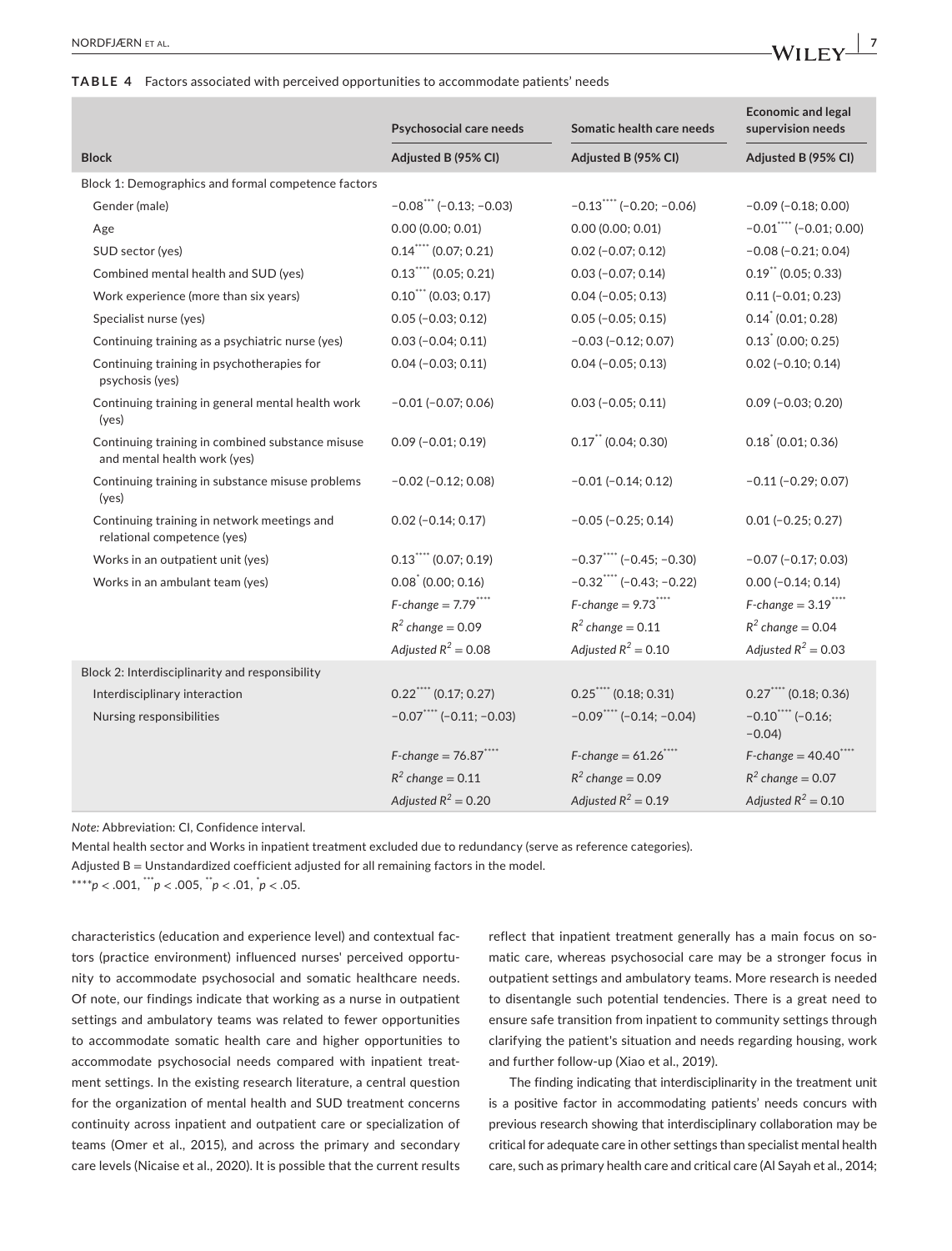Manojlovich & DeCicco, 2007). There may be several explanations for this association. It is possible that working in a multidisciplinary team or workplace together with professionals and leadership with complementary skills may positively influence nurses' perceptions of accommodating patients' needs, as opposed to a stricter and individual approach where they have to rely more on their own competence. The results also indicated that the contribution of strong interdisciplinary work exceeded formal competence such as level of education and work experience. A possible explanation is that interdisciplinary interaction is more important for nursing health care in the specific units than individual demographics and education among nurses.

Strictly defined nursing responsibilities were systematically associated with fewer perceived opportunities to accommodate patient needs across the three health domains. The existing literature is somewhat ambiguous regarding the role of nurses and the best ways to structure nurses' responsibility domains in relation to their clinical tasks (e.g., Bowers, 2009; Gausvik et al., 2015). The results of the current study support the assumption that professional autonomy and freedom are important in enabling nurses in the mental health and SUD sectors to accommodate patient needs. The distribution of responsibility also seems to be more critical than demographic characteristics among nurses for the accommodation of patients' needs. Thus, patients may benefit from an improved collaboration climate in these treatment sectors. When the role of nurses is strictly defined, it is possible that nurses find themselves subordinates of medical doctors and clinical psychologists in relation to somatic issues and mental health.

The most frequently reported unmet patient needs among nurses in the present study were related to economic supervision, sexuality and intimate relationships. This concurs with previous research indicating that the effort for preparing nurses to work in these domains is poorly developed (Kong et al., 2009). The associations in the current study may also be bidirectional. Unmet patient needs could be influenced by patient factors, for instance, patients not wanting nurses to intervene across all domains. This could be particularly relevant to problem domains, such as intimate relationships, economy and work/activity, which to a certain extent could be perceived by the patients and nurses as private matters.

#### **4.1** | **Limitations and strengths of the study**

The study has some limitations that need consideration when the findings are interpreted. The cross-sectional design does not allow for causal inferences, and self-reported data may be susceptible to socially desirable responses. Common method bias may also partially explain associations between variables when the independent and dependent variables are obtained by the same method and from similar information sources. Further research could also seek to triangulate respondents (e.g., by including both patients and nurses) because the current research focused solely on the nurses and system factors. It should also be pointed out that the explained variance in the models was relatively low (range = 10% - 20%). However, the aim of the study was to

investigate the associations between nurses' roles, interdisciplinarity and their perceived opportunities to accommodate a variety of patient needs, and not to maximize explained variance in perceived opportunities. The major strength of the current study was that the sample consisted of nurses drawn from the entire population of nurses in the mental health and SUD sectors. The large sample allowed us to adjust for central covariates relevant to clinical nursing, including nurses' education, experience and hospital contexts. Future studies would benefit from a differentiated analysis of nurse responsibility and interdisciplinarity across the different roles and settings.

#### **5** | **CONCLUSION AND IMPLICATIONS**

Adjusting for demographic and formal competence factors, the present study indicates a rather strong association between interdisciplinary work and nurses' perceived opportunities to accommodate a variety of patients' needs. Facilitation of interdisciplinary collaboration and responsibility may facilitate clinical practice in mental health and SUD treatment services. In Norway and globally, a trend in health care is to use teams of professionals from different disciplines to deliver patient care. An implication of the current findings may be that more flexible roles for the various professions involved could be important for the opportunity to accommodate adequate treatment in mental health and SUD treatment settings.

Meeting the somatic and psychosocial needs is important for improving the quality of life among patients in the mental health and SUD sectors. The findings of the current study highlight the need to address how staff in these sectors organize practice to meet patients' diverse needs (e.g., sexual health care and economic supervision). Interdisciplinary teamwork could strengthen nurses' ability to provide such follow-up. Also, discussions among staff about the division of roles and responsibility would be beneficial. There are overlapping competences held by many professional groups. Finding the best possible balance of providing service in teams or individually could improve resource utilization at the same time as strengthening patient care, and making sure that the patients' various needs are met. Furthermore, inexperienced nurses could benefit from continuing education as well as working with experienced nurses, as the current findings reflected a tendency that experienced nurses perceived stronger opportunities to accommodate patient needs.

## **6** | **RELEVANCE STATEMENT**

The current study features a nationwide sample of 1,918 nurses from mental health, SUD treatment and combined mental health and SUD treatment sectors in Norway. The findings highlight the need to address how mental health and SUD nurses organize practice to meet patients' needs. Interdisciplinary teamwork could strengthen nurses' ability to provide follow-up of patient needs. Discussions among staff on the nursing role and responsibility would be beneficial. There are overlapping competences held by many professional groups. Finding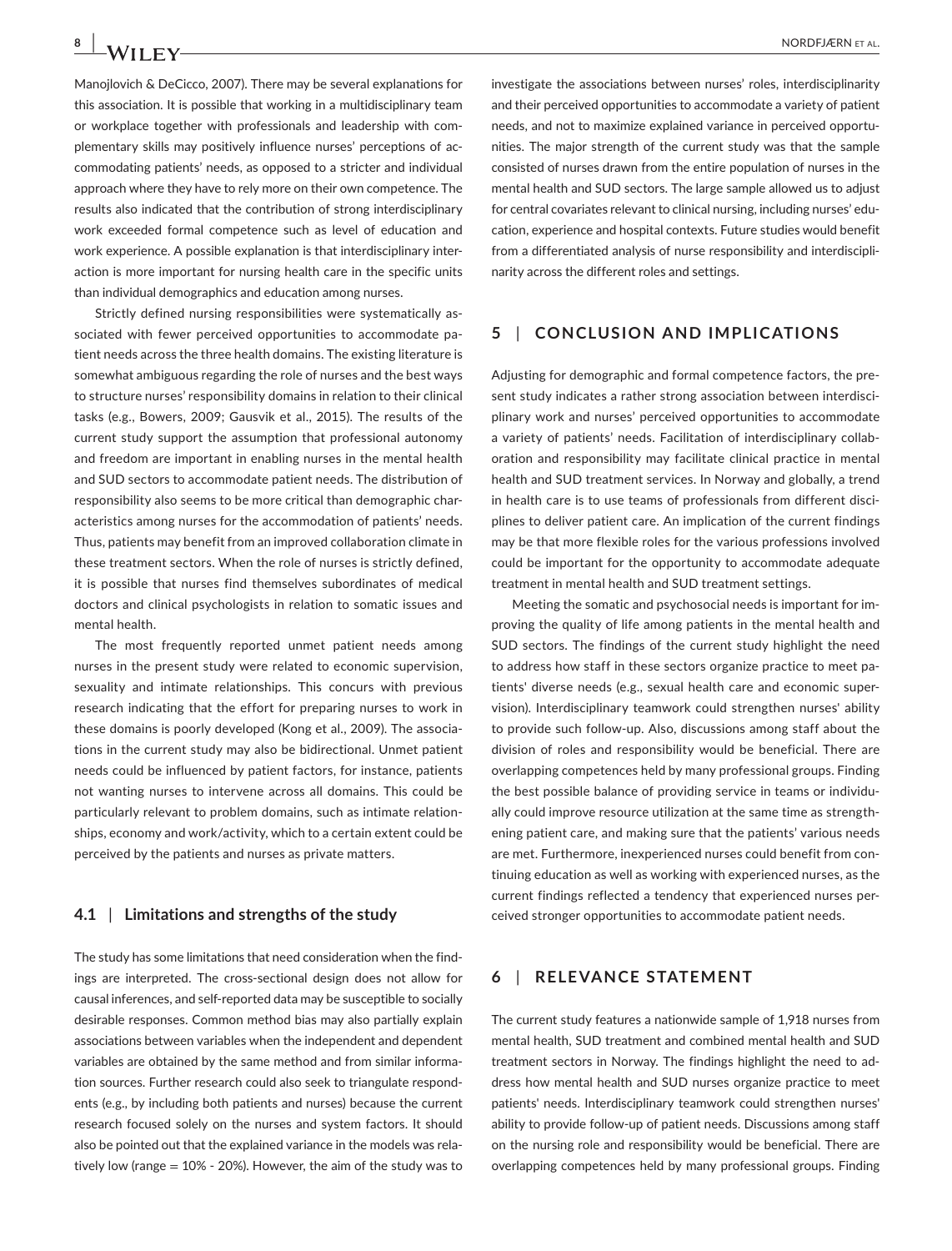a balance of providing service in teams or individually could improve resource utilization at the same time as strengthening patient care.

#### **CONFLICT OF INTEREST**

The authors have no conflicts of interest to declare.

#### **AUTHOR CONTRIBUTIONS**

LM and MÅ conceptualized and designed the study. TN analysed the data, and all authors contributed to interpretations of the findings. TN, LM, JK and MÅ drafted the manuscript and revised it critically for important intellectual content. All authors approved the final version submitted for publication.

#### **ETHICAL STATEMENT**

The study was independently reviewed and approved by the Norwegian Centre for Research Data, reference number 49074. The research was carried out in accordance with the ethical principles outlined in the World Medical Association Declaration of Helsinki.

#### **DATA AVAILABILITY STATEMENT**

The data that support the findings of this study are available from the corresponding author upon reasonable request.

#### **ORCID**

*Trond Nordfjærn* <https://orcid.org/0000-0002-9436-6446> *Jannike Kaasbøl[l](https://orcid.org/0000-0001-5574-7759)* <https://orcid.org/0000-0001-5574-7759>

#### **REFERENCES**

- Abram, M. D. (2018). The role of the registered nurse working in substance use disorder treatment: A hermeneutic study. *Issues in Mental Health Nursing*, *39*(6), 490–498. [https://doi.org/10.1080/01612](https://doi.org/10.1080/01612840.2017.1413462) [840.2017.1413462](https://doi.org/10.1080/01612840.2017.1413462)
- Al Sayah, F., Szafran, O., Robertson, S., Bell, N. R., & Williams, B. (2014). Nursing perspectives on factors influencing interdisciplinary teamwork in the Canadian primary care setting. *Journal of Clinical Nursing*, *23*(19–20), 2968–2979.<https://doi.org/10.1111/jocn.12547>
- Allen, D. (2014). *The invisible work of nurses: Hospitals, organisation and healthcare*. Routledge.
- Blythe, J., & White, J. (2012). Role of the mental health nurse towards physical health care in serious mental illness: An integrative review of 10 years of UK literature. *International Journal of Mental Health Nursing*, *21*(3), 193–201. [https://doi.](https://doi.org/10.1111/j.1447-0349.2011.00792.x) [org/10.1111/j.1447-0349.2011.00792.x](https://doi.org/10.1111/j.1447-0349.2011.00792.x)
- Bowers, L. (2009). Association between staff factors and levels of conflict and containment on acute psychiatric wards in England. *Psychiatric Services (Washington, D. C.)*, *60*(2), 231–239. [https://doi.](https://doi.org/10.1176/appi.ps.60.2.231) [org/10.1176/appi.ps.60.2.231](https://doi.org/10.1176/appi.ps.60.2.231)
- Brousselle, A., Lamothe, L., Sylvain, C., Foro, A., & Perreault, M. (2010). Integrating services for patients with mental and substance use disorders: What matters? *Health Care Management Review*, *35*(3), 212– 223. <https://doi.org/10.1097/HMR.0b013e3181d5b11c>
- Delaney, K. R., Robinson, K. M., & Chafetz, L. (2013). Development of integrated mental health care: Critical workforce competencies. *Nursing Outlook*, *61*(6), 384–391. [https://doi.org/10.1016/j.outlo](https://doi.org/10.1016/j.outlook.2013.03.005) [ok.2013.03.005](https://doi.org/10.1016/j.outlook.2013.03.005)
- Donald, M., Dower, J., & Kavanagh, D. (2005). Integrated versus nonintegrated management and care for clients with co-occurring mental health and substance use disorders: A qualitative systematic review

of randomised controlled trials. *Social Science and Medicine*, *60*(6), 1371–1383. <https://doi.org/10.1016/j.socscimed.2004.06.052>

- Frasch, K., Larsen, J. I., Cordes, J., Jacobsen, B., Wallenstein Jensen, S. O., Lauber, C., Nielsen, J. A., Tsuchiya, K. J., Uwakwe, R., Munk-Jørgensen, P., Kilian, R., & Becker, T. (2013). Physical illness in psychiatric inpatients: Comparison of patients with and without substance use disorders. *International Journal of Social Psychiatry*, *59*(8), 757– 764. <https://doi.org/10.1177/0020764012456803>
- Fung, Y. L., Chan, Z., & Chien, W. T. (2014). Role performance of psychiatric nurses in advanced practice: A systematic review of the literature. *Journal of Psychiatric and Mental Health Nursing*, *21*(8), 698–714. <https://doi.org/10.1111/jpm.12128>
- Gausvik, C., Lautar, A., Miller, L., Pallerla, H., & Schlaudecker, J. (2015). Structured nursing communication on interdisciplinary acute care teams improves perceptions of safety, efficiency, understanding of care plan and teamwork as well as job satisfaction. *Journal of Multidisciplinary Healthcare*, *8*, 33–37. [https://doi.org/10.2147/jmdh.](https://doi.org/10.2147/jmdh.S72623) [S72623](https://doi.org/10.2147/jmdh.S72623)
- Goulter, N., Kavanagh, D. J., & Gardner, G. (2015). What keeps nurses busy in the mental health setting? *Journal of Psychiatric and Mental Health Nursing*, *22*(6), 449–456. <https://doi.org/10.1111/jpm.12173>
- Hair, J. F., Black, W. C., Babin, B. J., & Anderson, R. E. (2006). *Multivariate data analysis*, 6th ed.. Pearson Prentice Hall.
- Hair, J. F., Black, W. C., Babin, B. J., & Anderson, R. E. (2009). *Multivariate data analysis*, 7th ed. : Pearson Prentice Hall.
- Harvey, R., & Jason, L. A. (2011). Contrasting social climates of small peer-run versus a larger staff-run substance abuse recovery setting. *American Journal of Community Psychology*, *48*(3–4), 365–372. <https://doi.org/10.1007/s10464-011-9432-3>
- Kedote, M. N., Brousselle, A., & Champagne, F. (2008). Use of health care services by patients with co-occurring severe mental illness and substance use disorders. *Mental Health and Substance Use*, *1*(3), 216–227. <https://doi.org/10.1080/17523280802274886>
- Kim, S. J., & Park, M. (2015). Leadership, knowledge sharing, and creativity: The key factors in nurses' innovative behaviors. *Journal of Nursing Administration*, *45*(12), 615–621. [https://doi.org/10.1097/nna.00000](https://doi.org/10.1097/nna.0000000000000274) [00000000274](https://doi.org/10.1097/nna.0000000000000274)
- Kong, S. K. F., Wu, L. H., & Loke, A. Y. (2009). Nursing students' knowledge, attitude and readiness to work for clients with sexual health concerns. *Journal of Clinical Nursing*, *18*, 2372–2382. [https://doi.](https://doi.org/10.1111/j.1365-2702.2008.02756.x) [org/10.1111/j.1365-2702.2008.02756.x](https://doi.org/10.1111/j.1365-2702.2008.02756.x)
- Manojlovich, M., & DeCicco, B. (2007). Healthy work environments, nurse-physician communication, and patients' outcomes. *American Journal of Critical Care*, *16*(6), 536–543. [https://doi.org/10.4037/](https://doi.org/10.4037/ajcc2007.16.6.536) [ajcc2007.16.6.536](https://doi.org/10.4037/ajcc2007.16.6.536)
- McGovern, M. P., Lambert-Harris, C., Gotham, H. J., Claus, R. E., & Xie, H. (2014). Dual diagnosis capability in mental health and addiction treatment services: An assessment of programs across multiple state systems. *Administration and Policy in Mental Health*, *41*(2), 205–214. <https://doi.org/10.1007/s10488-012-0449-1>
- McHugh, M. D., & Lake, E. T. (2010). Understanding clinical expertise: Nurse education, experience, and the hospital context. *Research in Nursing & Health*, *33*(4), 276–287.<https://doi.org/10.1002/nur.20388>
- Mendes, A. (2015). The role of nurses' and patients' personal beliefs in nursing care. *British Journal of Nursing*, *24*(6), 345–345. [https://doi.](https://doi.org/10.12968/bjon.2015.24.6.345) [org/10.12968/bjon.2015.24.6.345](https://doi.org/10.12968/bjon.2015.24.6.345)
- Moos, R. H. (2018). *Evaluating treatment environments: The quality of psychiatric and substance abuse programs*. Routledge.
- Nicaise, P., Giacco, D., Soltmann, B., Pfennig, A., Miglietta, E., Lasalvia, A., Welbel, M., Wciórka, J., Bird, V. J., Priebe, S., & Lorant, V. (2020). Healthcare system performance in continuity of care for patients with severe mental illness: A comparison of five European countries. *Health Policy*, *124*(1), 25–36. [https://doi.org/10.1016/j.healt](https://doi.org/10.1016/j.healthpol.2019.11.004) [hpol.2019.11.004](https://doi.org/10.1016/j.healthpol.2019.11.004)
- Nunnally, J. C. (1978). *Psychometric Theory*, 2nd ed.. McGraw-Hill.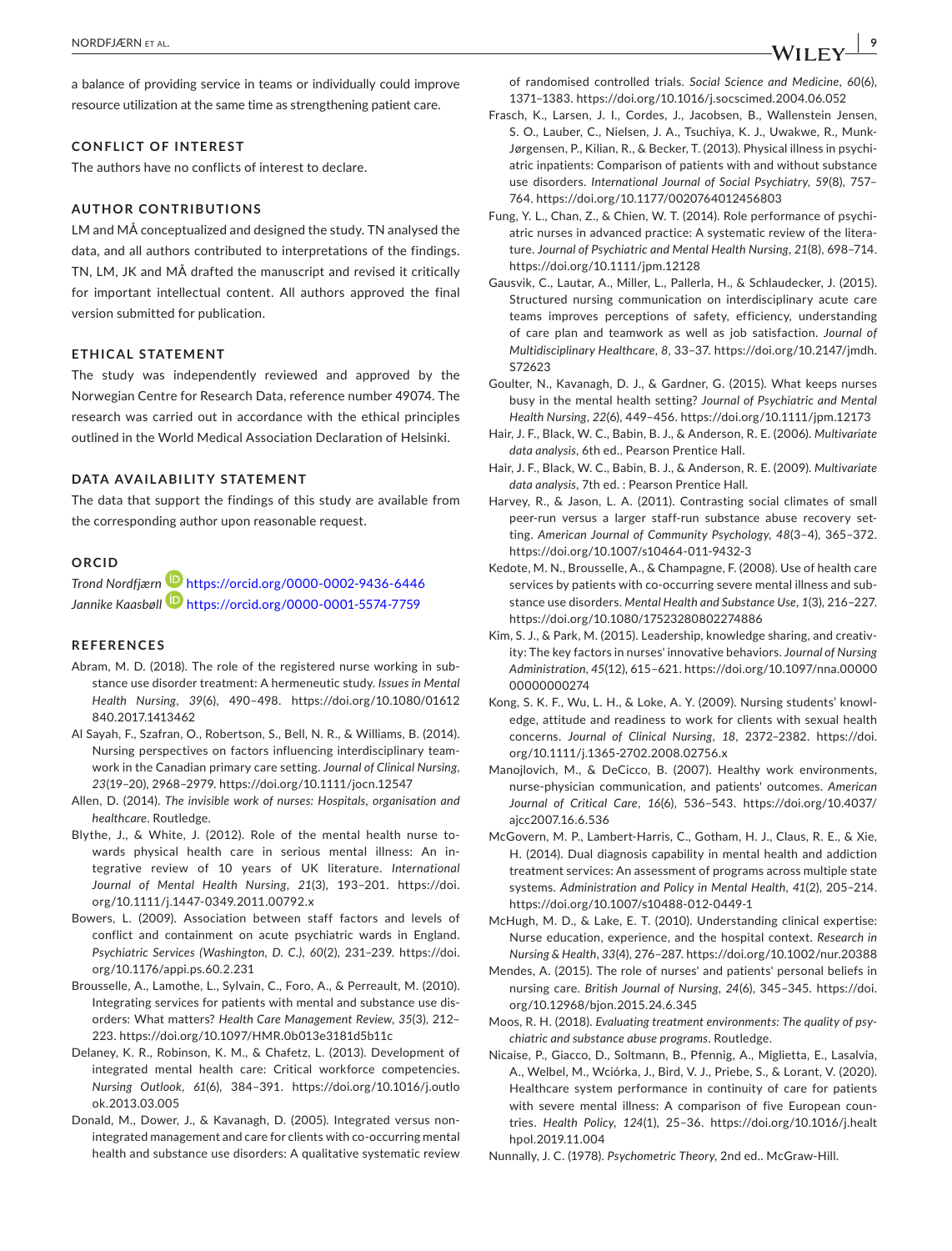# **10 |**  NORDFJÆRN et al.

- Omer, S., Priebe, S., & Giacco, D. (2015). Continuity across inpatient and outpatient mental health care or specialisation of teams? A systematic review. *European Psychiatry*, *30*, 258–270. [https://doi.](https://doi.org/10.1016/j.eurpsy.2014.08.002) [org/10.1016/j.eurpsy.2014.08.002](https://doi.org/10.1016/j.eurpsy.2014.08.002)
- Saksvik-Lehouillier, I., Bjorvatn, B., Hetland, H., Sandal, G. M., Moen, B. E., Magerøy, N., Åkerstedt, T., & Pallesen, S. (2013). Individual, situational and lifestyle factors related to shift work tolerance among nurses who are new to and experienced in night work. *Journal of Advanced Nursing*, *69*(5), 1136–1146. [https://doi.](https://doi.org/10.1111/j.1365-2648.2012.06105.x) [org/10.1111/j.1365-2648.2012.06105.x](https://doi.org/10.1111/j.1365-2648.2012.06105.x)
- Shih, T.-H., & Fan, X. (2008). Comparing response rates from web and mail surveys: a meta-analysis. *Field Methods*, *20*(3), 249–271. [https://](https://doi.org/10.1177/1525822x08317085) [doi.org/10.1177/1525822x08317085](https://doi.org/10.1177/1525822x08317085)
- Van Bogaert, P., Timmermans, O., Weeks, S. M., van Heusden, D., Wouters, K., & Franck, E. (2014). Nursing unit teams matter: Impact of unit-level nurse practice environment, nurse work characteristics, and burnout on nurse reported job outcomes, and quality of care, and patient adverse events–a cross-sectional survey. *International Journal*

*of Nursing Studies*, *51*(8), 1123–1134. [https://doi.org/10.1016/j.ijnur](https://doi.org/10.1016/j.ijnurstu.2013.12.009) [stu.2013.12.009](https://doi.org/10.1016/j.ijnurstu.2013.12.009)

Xiao, S., Tourangeau, A., Widger, K., & Berta, W. (2019). Discharge planning in mental healthcare settings: A review and concept analysis. *International Journal of Mental Health Nursing*, *28*(4), 816–832. <https://doi.org/10.1111/inm.12599>

**How to cite this article:** Nordfjærn T, Melby L, Kaasbøll J, Ådnanes M. The importance of interdisciplinarity in accommodating patient needs among norwegian nurses. *J Psychiatr Ment Health Nurs*. 2021;00:1–11. [https://doi.](https://doi.org/10.1111/jpm.12731) [org/10.1111/jpm.12731](https://doi.org/10.1111/jpm.12731)

## **APPENDIX 1**

|                                                              | Somatic health care<br>needs | Psychosocial care<br>needs | <b>Economic and legal</b><br>supervision needs |
|--------------------------------------------------------------|------------------------------|----------------------------|------------------------------------------------|
| Physical activity                                            | 0.84                         | $\overline{\phantom{a}}$   | ۰                                              |
| Somatic health                                               | 0.76                         |                            |                                                |
| Sleep, rest and welfare                                      | 0.63                         |                            |                                                |
| Diet and nutrition                                           | 0.61                         |                            |                                                |
| Mental health                                                |                              | 0.70                       |                                                |
| Sexuality and intimate<br>relationships                      |                              | 0.66                       |                                                |
| Communication and<br>social interaction                      | 0.31                         | 0.59                       |                                                |
| Substance use                                                |                              | 0.58                       |                                                |
| Social needs                                                 |                              | 0.57                       |                                                |
| Legal rights                                                 |                              |                            | 0.81                                           |
| Economic supervision                                         |                              |                            | 0.79                                           |
| <b>Explained variance</b>                                    | 32.63%                       | 11.65%                     | 9.84%                                          |
| Cronbach's $\alpha$                                          | 0.735                        | 0.661                      | 0.624                                          |
| Average corrected<br>item-total correlations/<br>Pearson's r | 0.53                         | 0.42                       | $0.45***$                                      |

**TABLE A1** Dimensionality of perceived opportunity to accommodate patients' needs

–factor loading <0.30.

\*\*\**p* < .001.